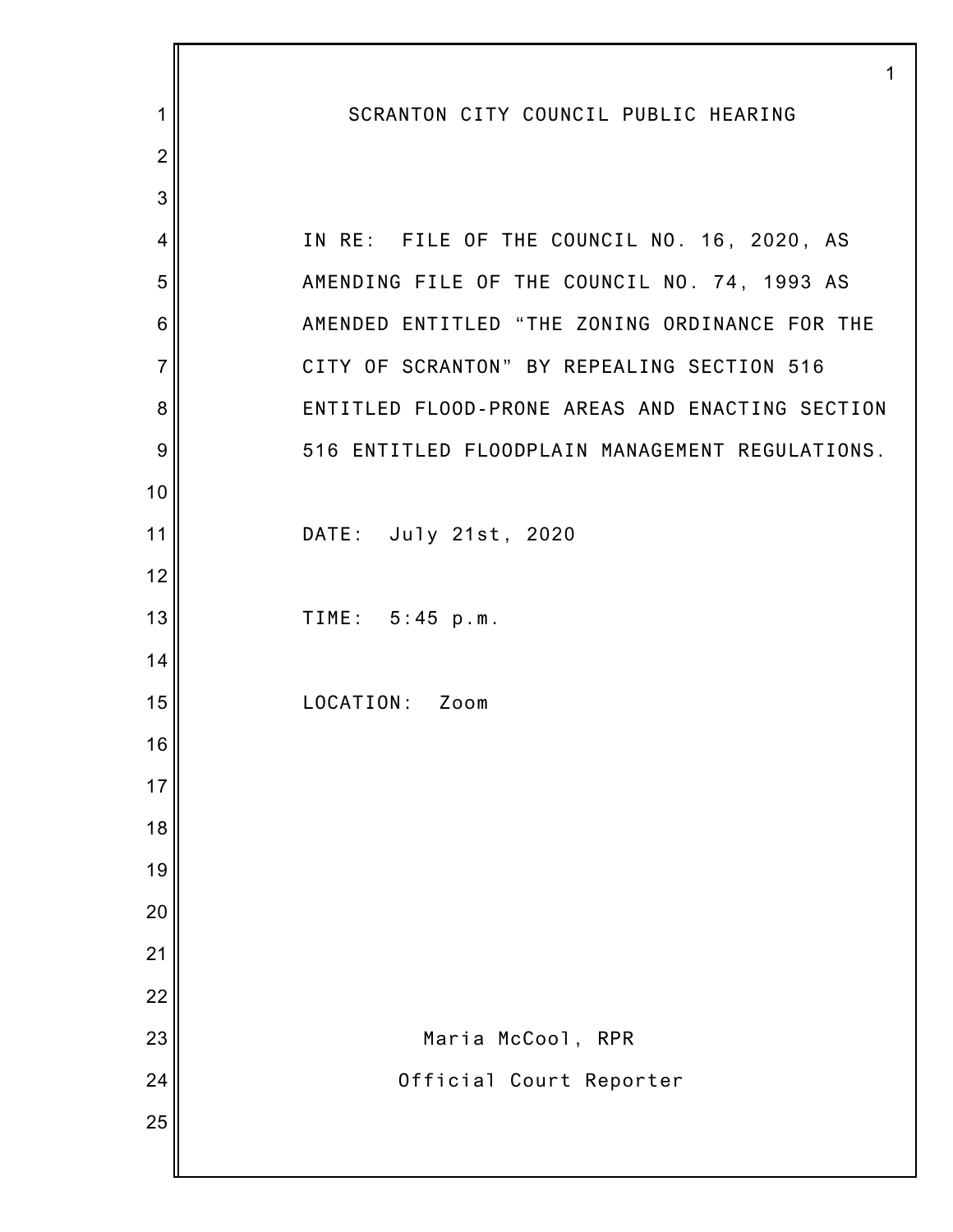| $\mathbf{1}$     | COUNCIL MEMBERS:                    |
|------------------|-------------------------------------|
| $\mathbf{2}$     |                                     |
| $\mathbf{3}$     | WILLIAM GAUGHAN, PRESIDENT          |
| $\overline{4}$   | KYLE DONAHUE, VICE PRESIDENT        |
| 5                | MARK MCANDREW                       |
| $\,6$            | JESSICA ROTHCHILD                   |
| $\overline{7}$   | THOMAS SCHUSTER                     |
| 8                |                                     |
| $\boldsymbol{9}$ |                                     |
| 10 <sub>1</sub>  | LORI REED, CITY CLERK               |
| 11               | KATHY CARRERA, ASSISTANT CITY CLERK |
| 12               | KEVIN HAYES, COUNCIL SOLICITOR      |
| 13               |                                     |
| 14               |                                     |
| 15               |                                     |
| 16               |                                     |
| 17               |                                     |
| 18               |                                     |
| 19               |                                     |
| 20               |                                     |
| 21               |                                     |
| 22               |                                     |
| 23               |                                     |
| 24               |                                     |
| 25               |                                     |
|                  |                                     |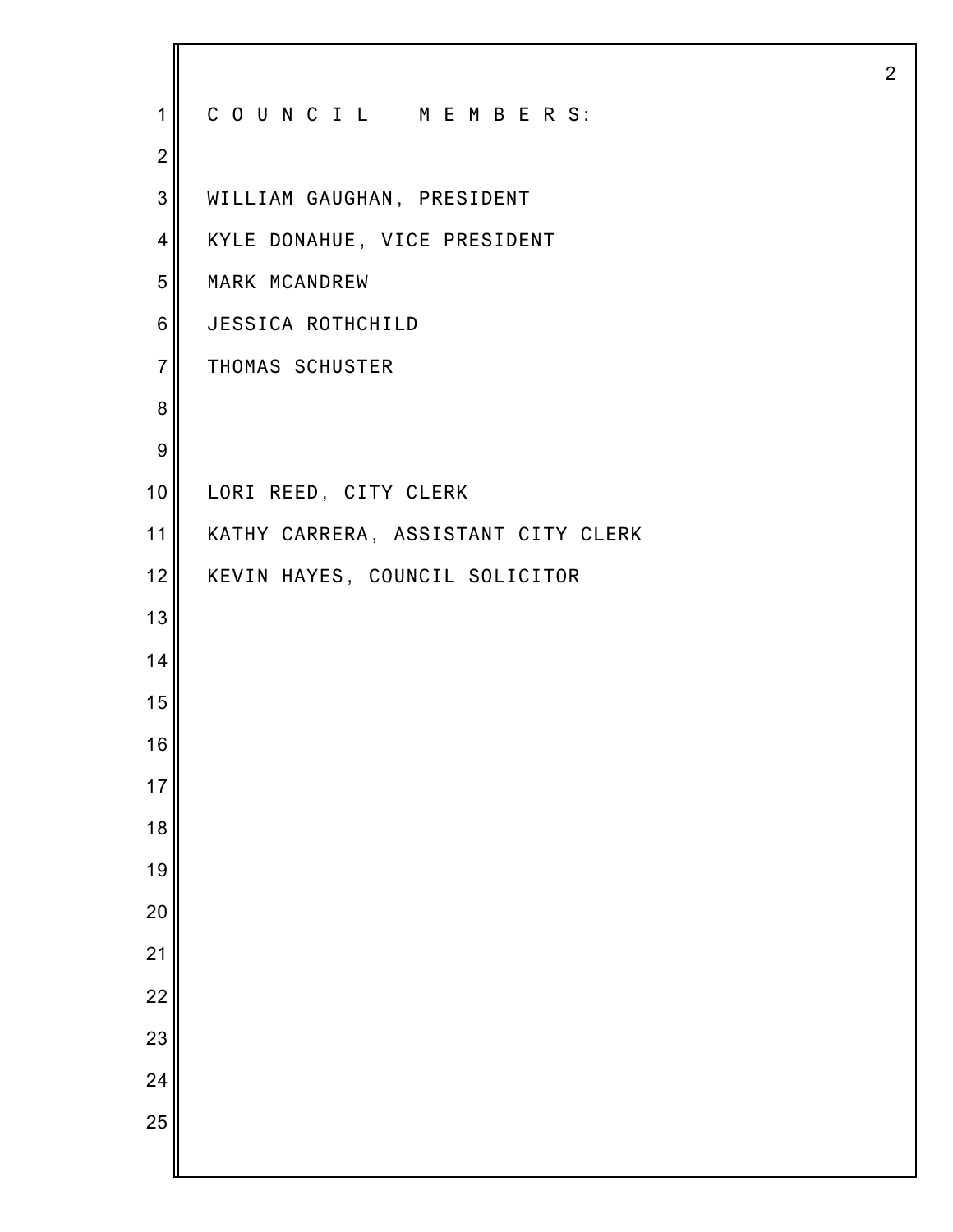|                | 3                                               |
|----------------|-------------------------------------------------|
| 1              | MR. GAUGHAN: Okay, welcome                      |
| $\overline{2}$ | everyone. I'd like to call this public hearing  |
| 3              | to order. Roll call, please, Miss Carrera.      |
| 4              | MS. CARRERA: Mr. Schuster. Mr.                  |
| 5              | McAndrew.                                       |
| 6              | MR. MCANDREW: Present.                          |
| $\overline{7}$ | MS. CARRERA: Dr. Rothchild.                     |
| 8              | DR. ROTHCHILD: Here.                            |
| 9              | MS. CARRERA: Mr. Donahue.                       |
| 10             | MR. DONAHUE: Here.                              |
| 11             | MS. CARRERA: Mr. Gaughan                        |
| 12             | MR. GAUGHAN: Here. Thank you, Miss              |
| 13             | Carrera. And just let the record reflect that   |
| 14             | Mr. Schuster is joining us right now. So he is  |
| 15             | present for the public hearing. Mrs. Reed?      |
| 16             | MS. REED: Thank you. The purpose                |
| 17             | of said public hearing is to hear testimony and |
| 18             | discuss the following:                          |
| 19             | FILE OF THE COUNCIL NO. 16, 2020, AS            |
| 20             | AMENDING FILE OF THE COUNCIL NO. 74, 1993 AS    |
| 21             | AMENDED ENTITLED "THE ZONING ORDINANCE FOR THE  |
| 22             | CITY OF SCRANTON" BY REPEALING SECTION 516      |
| 23             | ENTITLED FLOOD-PRONE AREAS AND ENACTING SECTION |
| 24             | 516 ENTITLED FLOODPLAIN MANAGEMENT REGULATIONS. |
| 25             | MR. GAUGHAN: Thank you, Mrs. Reed.              |
|                |                                                 |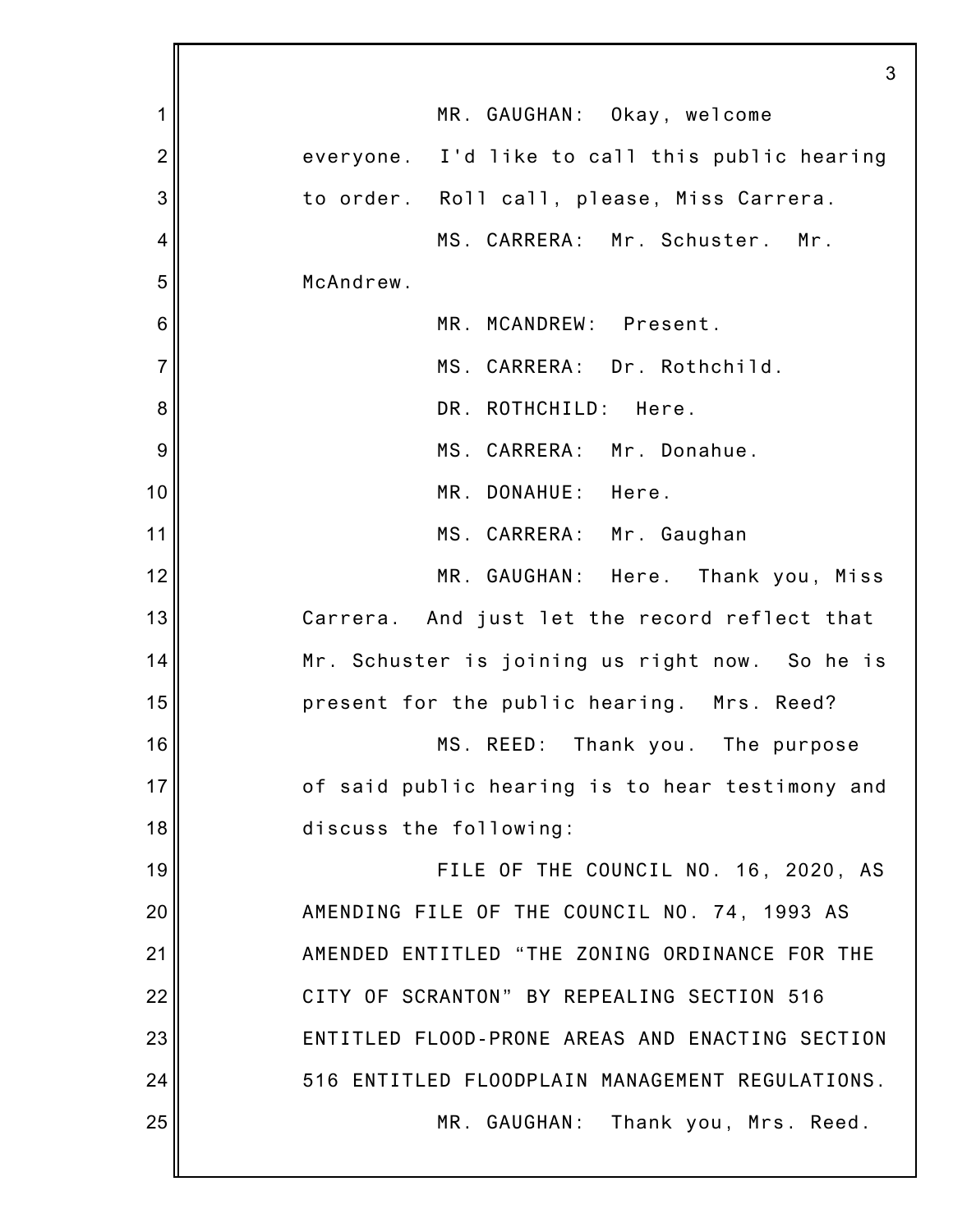|                 | 4                                              |
|-----------------|------------------------------------------------|
| $\mathbf 1$     | Let the record reflect that there was no       |
| $\overline{2}$  | comment submitted by members of the public. So |
| 3               | with that being said, I will call for an       |
| 4               | adjournment of this public hearing.            |
| 5               | DR. ROTHCHILD: Motion to adjourn.              |
| $6\phantom{1}6$ | MR. GAUGHAN: Motion to adjourn.                |
| $\overline{7}$  | Is there a second?                             |
| 8               | MR. DONAHUE: Second.                           |
| $\overline{9}$  | MR. GAUGHAN: On the question?<br>A11           |
| 10              | those in favor signify by saying aye.          |
| 11              | MR. SCHUSTER: Aye.                             |
| 12              | MR. MCANDREW: Aye.                             |
| 13              | MR. DONAHUE: Aye.                              |
| 14              | DR. ROTHCHILD: Aye.                            |
| 15              | MR. GAUGHAN: Aye. The public                   |
| 16              | hearing is adjourned.<br>Thank you everyone.   |
| 17              |                                                |
| 18              |                                                |
| 19              |                                                |
| 20              |                                                |
| 21              |                                                |
| 22              |                                                |
| 23              |                                                |
| 24              |                                                |
| 25              |                                                |
|                 |                                                |